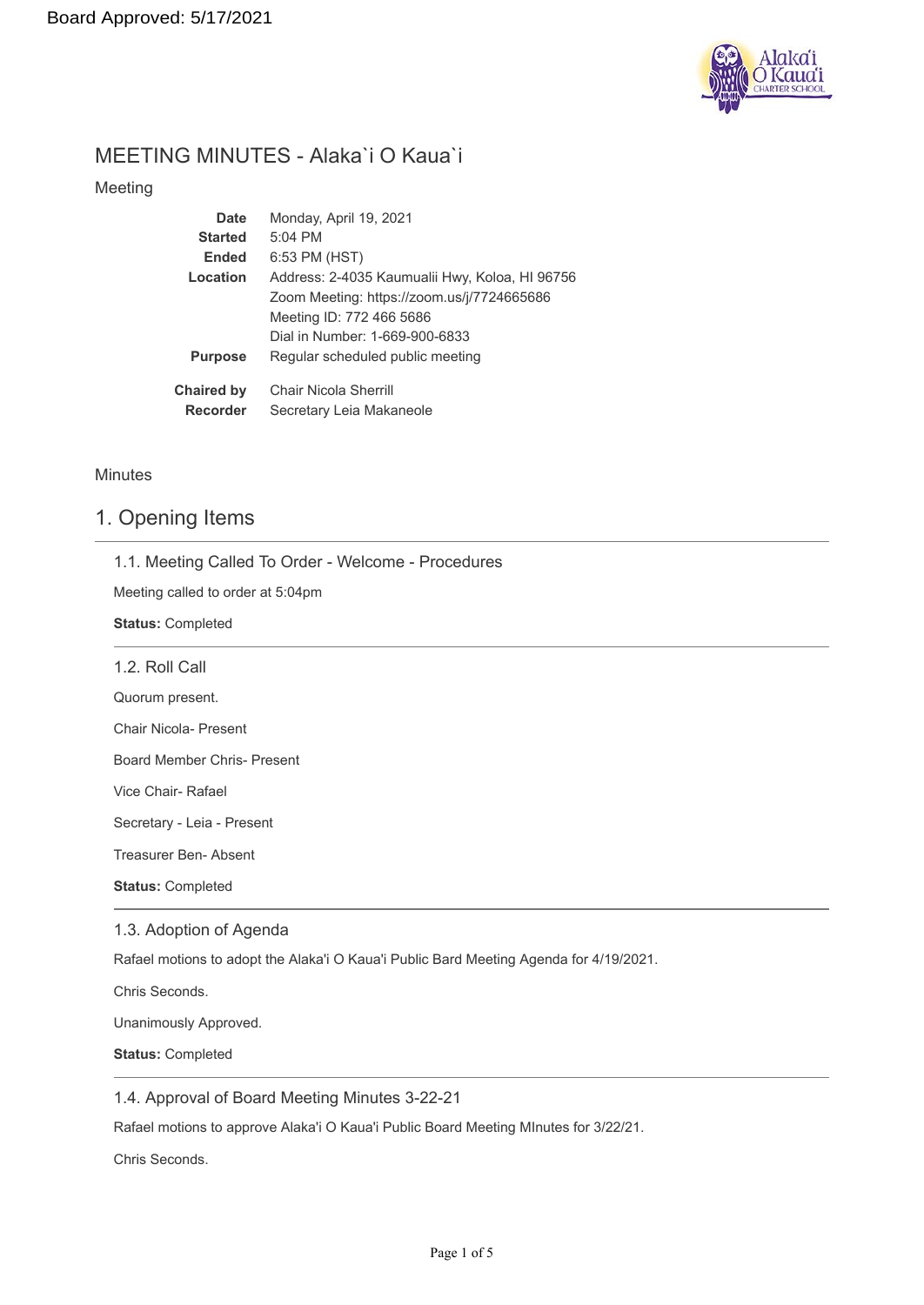

### Unanimously Approved.

**Status:** Completed

Documents

Minutes-2021-03-22-v1.pdf

# 2. Comments From Guests

2.1. Comments

**Status:** Completed

# 3. Curriculum Moment

3.1. Curriculum Moment

Kindergarten Facilitator

Casey Zoppa

Working with the social/ emotional skills for the kids.

First to participate Office pet program on the island of Kaua'i.

-Teaching how to observe the needs of another, empathy.

**Status:** Completed

**Documents** 

April 19th-Ms. Casey Introduction.docx.pdf

# 4. School - Gym Proposal

### 4.1. Keala Foundation Presentation by Aaron Hoff

Aaron Hoff- Founder Keala Foundation

Sarah- Assistant/ Program Director

Their program is directed to the Youth on Kaua'i

Bringing Focus on Prevention/Recovery of Drug Abuse

Propose to Support the Alaka'i O Kaua'i Charter by being On-site

- Offering a special Program to support our Charter.
- Helping renovate the Gymnasium
- Offer an "After School Program" tother kids / community

**Status:** Completed

### 5. Service Provider

5.1. Maker Presentation by Nicole Huguenin

[https://www.canva.com/design/DAEcDGi1gGs/IpRU\\_4PbW-guUtRvq8StBg/edit](https://www.canva.com/design/DAEcDGi1gGs/IpRU_4PbW-guUtRvq8StBg/edit)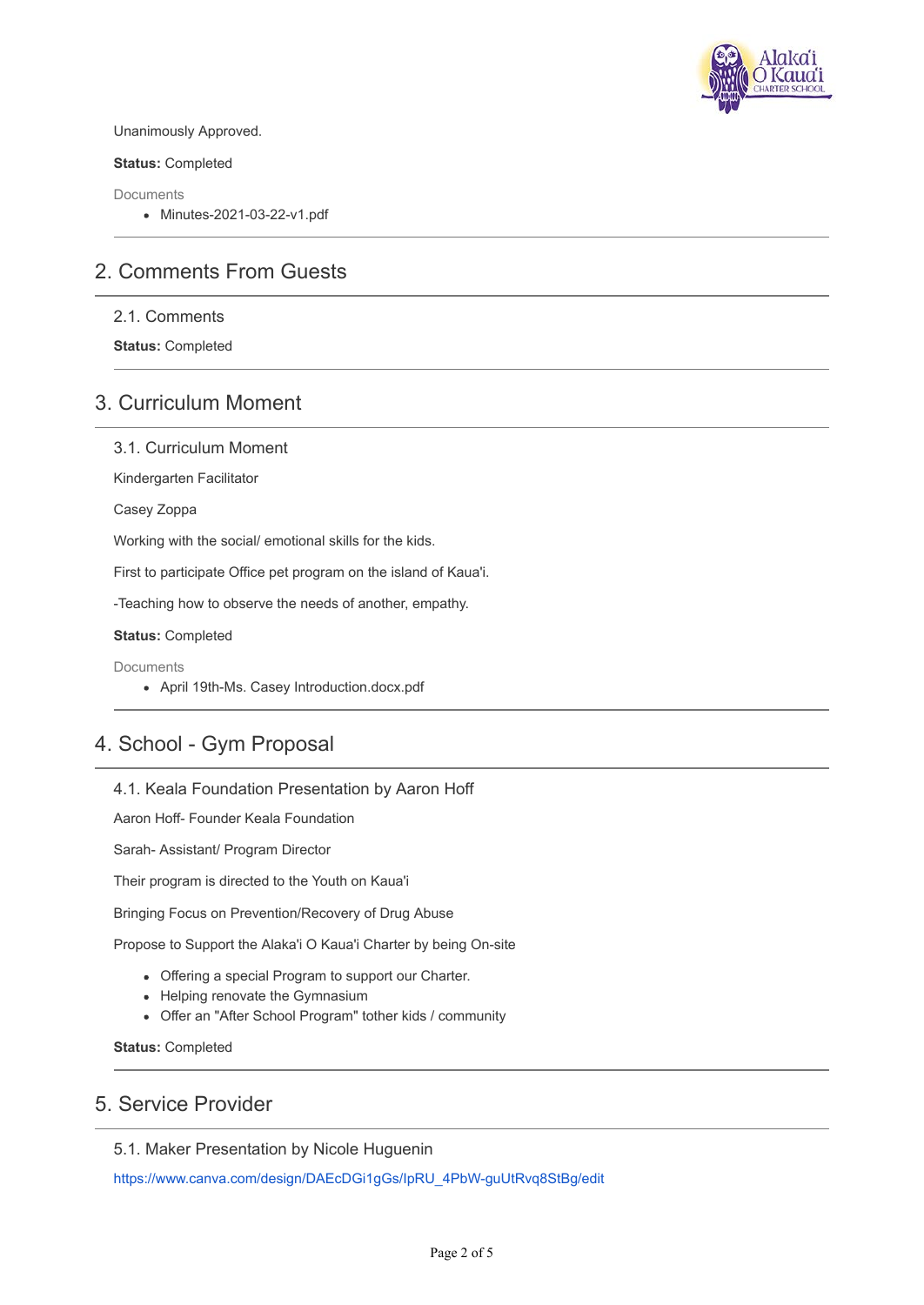

- Collaborative efforts between DJ, Linda, and Nicole to bring current Professional Learning to Staff
- Planning for Future Events: DreamUp to Space mission 2021-2022
- Currently scheduled PBL coaching the facilitators weekly

#### **Status:** Completed

Documents

- Service Provider Report MAR 21 Alakai.pdf
- Service Provider Personnel Report Mar 13-Apr 12 Alakai.pdf

### 6. Administrative Reports

### 6.1. School Director Report

- Education/Curriculum
- **•** Facilities
- Enrollment
- Fundraising / PTO
- Personnel

#### Education and Curriculum:

Preparation is going good for SBAC, which will be happening late April. The knowledge of the MAP testing has helped measure each child's strengths and weakness.

#### Facilities:

Septic Systems are Operational for both upper and lower campus.

No update on the flood damage funding requests

Pest Control Company will be visiting the campus.

Enrollment:

Current Enrollment: 154

Projected Enrollment: 180

Fundraising/PTN:

Host an Appreciation Brunch,

Support the Lei Day

Host a Farewell for Sixth Graders

Personnel:

Patricia is operating in the role of Human Resources and Financials

#### **Status:** Completed

Documents

- Director Board Report -April 19th, 2021.docx
- Transportation Report-April 19th.docx

6.2. Financial Report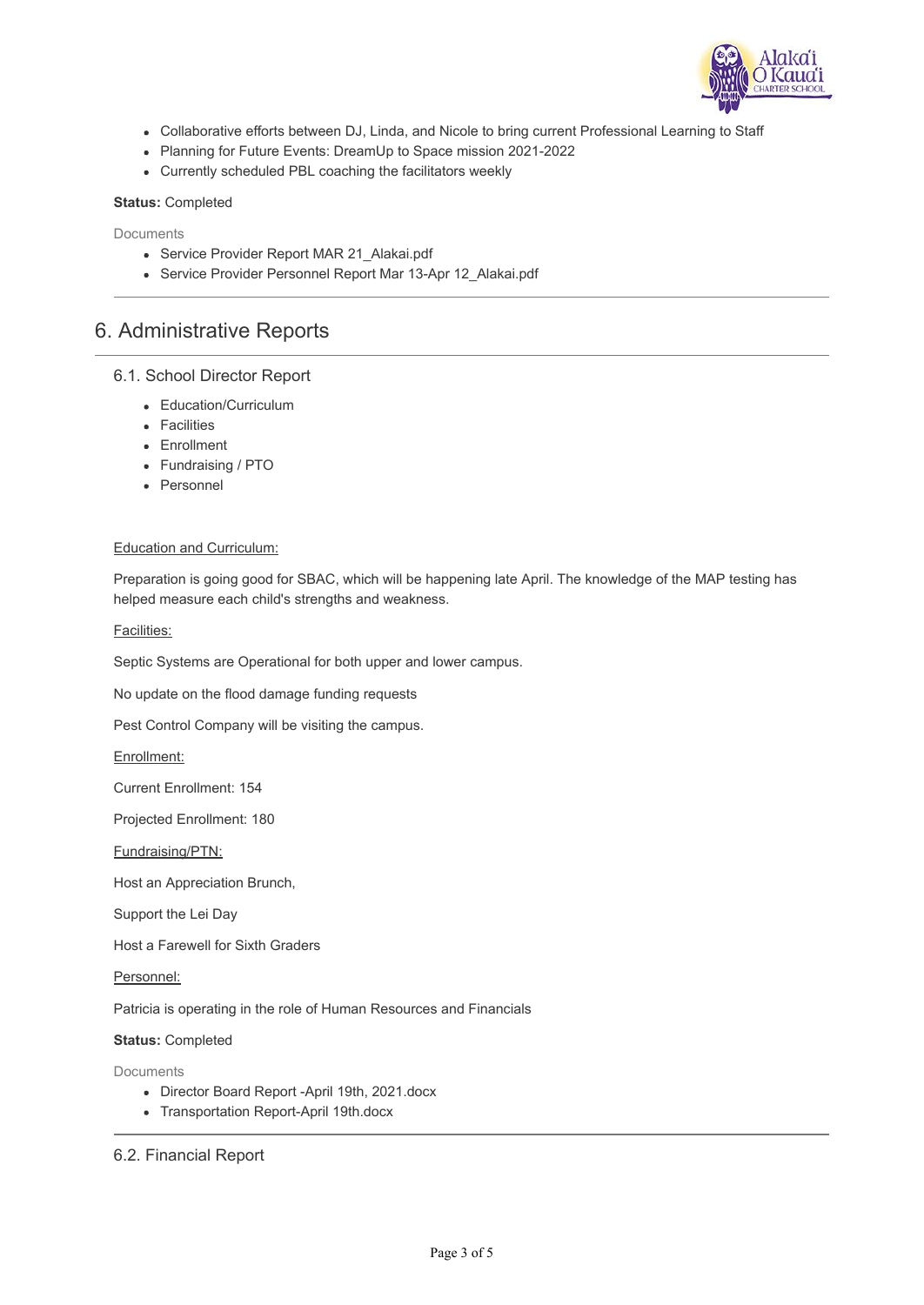

Secretary Leia read aloud Treasurer Ben's report as Follows:

"Alakai O Kauai Board Treasurer's Report On April 7 th I was able to meet with Ms Patricia and DJ to go over current financial status for the 2020-2021 school year. Ms Patricia has done a superb job cleaning up the financial data and setting the stage for DJ to present the board with a budget for the 2021-2022 school year. Please keep in mind that the school has been operating under a financial notice of concern from the State of Hawaii for the last 18 months under which certain financial metrics need to be met. Those metrics are (roughly) 5-10% asset ratio and 60 days cash on hand at the end of the fiscal year. DJ has done a great job in managing the 2020-2021 budget and our expectation is that those financial metrics will be close to or met by the end of the fiscal year. Please also keep in mind that during times of growth in enrollment those metrics should be at the top end of those requirements and be "looking ahead" to the next fiscal year. I have reviewed the reconciliation statement uploaded by Ms Patricia on April 7 th and find it to be in order"

General Ledger for April 2021

Beginning Balance : \$606,709.03

Ending Balance : \$399,221.71

**Status:** Completed

Documents

- March 2021 Recon Summary.pdf
- March 2021 Fundraising Detail Report.pdf
- Treasurer's Report-April 19, 2021.pdf

### 6.3. Board Committee Reports

- Chairperson Report
- Education and Curriculum: Chris
- Human Resources Oversight: Leia
- Facilities and Maintenance: Rafael
- Board development and Governance: Nicola
- Finance and Audit: Ben

No Committee Reports at this Time.

**Status:** Completed

### 7. Action Items

7.1. Financials - 3rd Quarter (Balance Sheet and Profit & Loss Statement)

Rafael Motions

Chris Seconds

Unanimously Approved

**Status:** Completed

Documents

- 3Q 2021 P&L (1).pdf
- 3Q 2021 Balance Sheet (1).pdf

7.2. Service Provider Agreement 2020-21 - Maker Learning Network